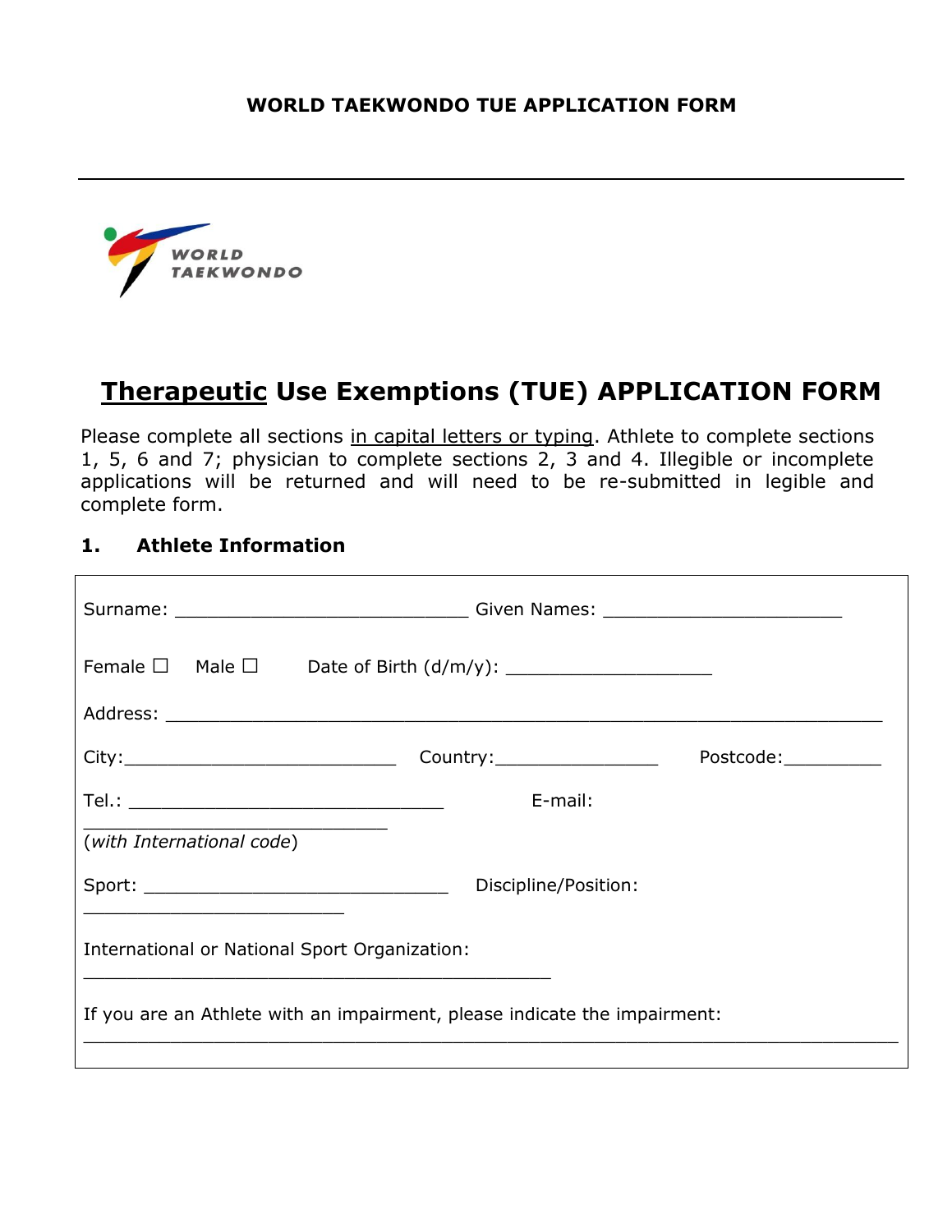### **2. Medical information** *(continue on separate sheet if necessary)*

| Diagnosis:                                                                                                                                                        |
|-------------------------------------------------------------------------------------------------------------------------------------------------------------------|
| If a permitted medication can be used to treat the medical condition, please provide<br>clinical justification for the requested use of the prohibited medication |
|                                                                                                                                                                   |
|                                                                                                                                                                   |

#### **Comment:**

*Evidence confirming the diagnosis shall be attached and forwarded with this application. The medical information must include a comprehensive medical history and the results of all relevant examinations, laboratory investigations and imaging studies. Copies of the original reports or letters should be included when possible. Evidence should be as objective as possible in the clinical circumstances. In the case of non-demonstrable conditions, independent supporting medical opinion will assist this application.*

WADA maintains a series of guidelines to assist physicians in the preparation of complete and thorough TUE applications. These TUE Physician Guidelines can be accessed by entering the search term "Medical Information" on the WADA website: https://www.wada-ama.org. The guidelines address the diagnosis and treatment of a number of medical conditions commonly affecting athletes, and requiring treatment with prohibited substances.

#### **3. Medication details**

|    | <b>Prohibited</b><br>Substance(s):<br>Generic name | <b>Dose</b> | <b>Route of</b><br><b>Administration</b> | <b>Frequency</b> | <b>Duration of</b><br><b>Treatment</b> |
|----|----------------------------------------------------|-------------|------------------------------------------|------------------|----------------------------------------|
|    |                                                    |             |                                          |                  |                                        |
|    |                                                    |             |                                          |                  |                                        |
| 3. |                                                    |             |                                          |                  |                                        |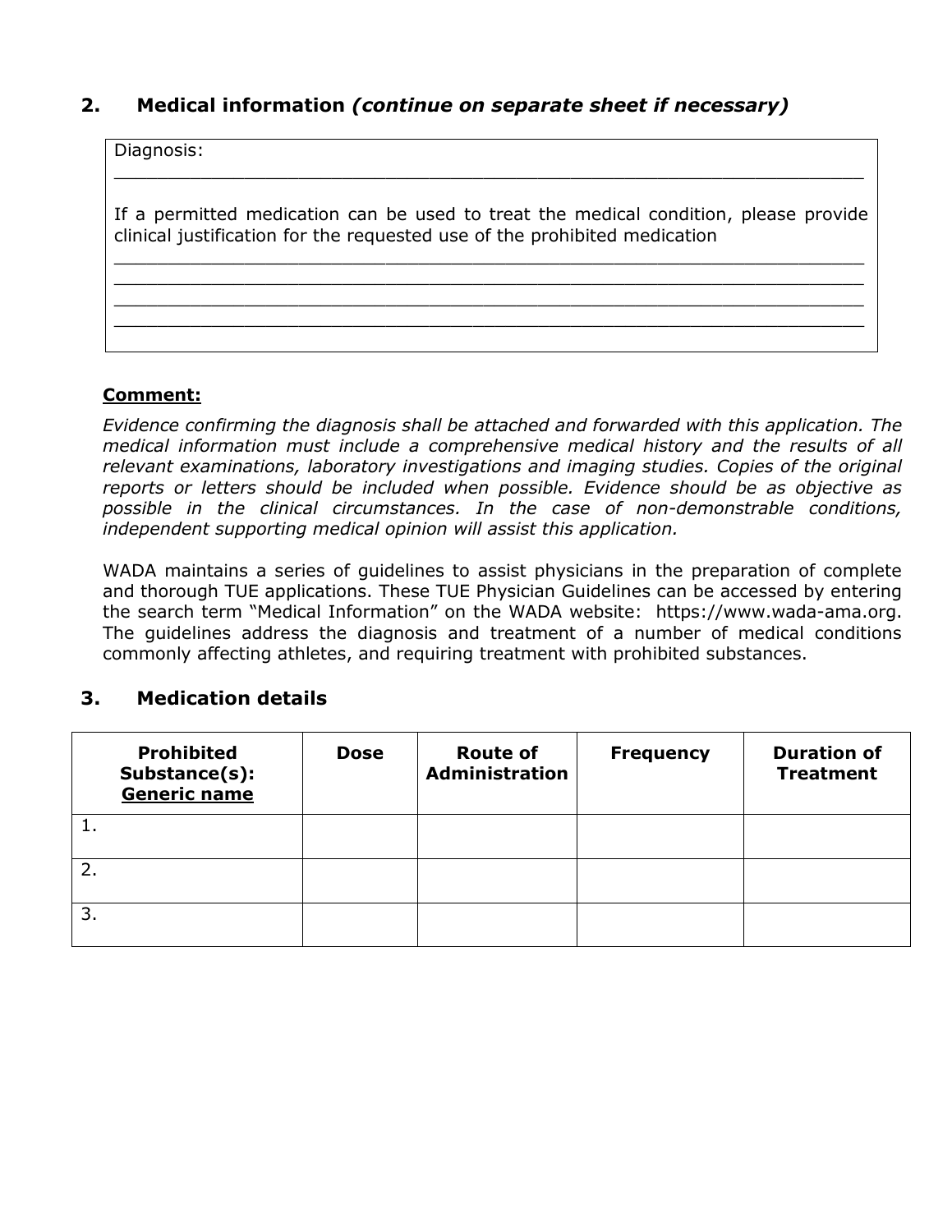### **4**. **Medical practitioner's declaration**

| I certify that the information at sections 2 and 3 above is accurate, and that the<br>above-mentioned treatment is medically appropriate.                                                                                                                                                                                                             |                     |  |  |  |
|-------------------------------------------------------------------------------------------------------------------------------------------------------------------------------------------------------------------------------------------------------------------------------------------------------------------------------------------------------|---------------------|--|--|--|
| Name:                                                                                                                                                                                                                                                                                                                                                 |                     |  |  |  |
| Medical specialty:                                                                                                                                                                                                                                                                                                                                    |                     |  |  |  |
| Address:<br><u> 1980 - Jan Alexandro Alexandro Alexandro Alexandro Alexandro Alexandro Alexandro Alexandro Alexandro Alexandro </u><br>Tel.:<br><u> 1989 - Johann John Harry, mars eta bat eta bat eta bat eta bat eta bat eta bat eta bat eta bat eta bat eta b</u><br>Fax:<br><u> 1989 - Johann Barbara, martxa alemaniar amerikan a</u><br>E-mail: |                     |  |  |  |
| Signature of Medical Practitioner: Network and Signature of Medical Practitioner:                                                                                                                                                                                                                                                                     | Date: <u>______</u> |  |  |  |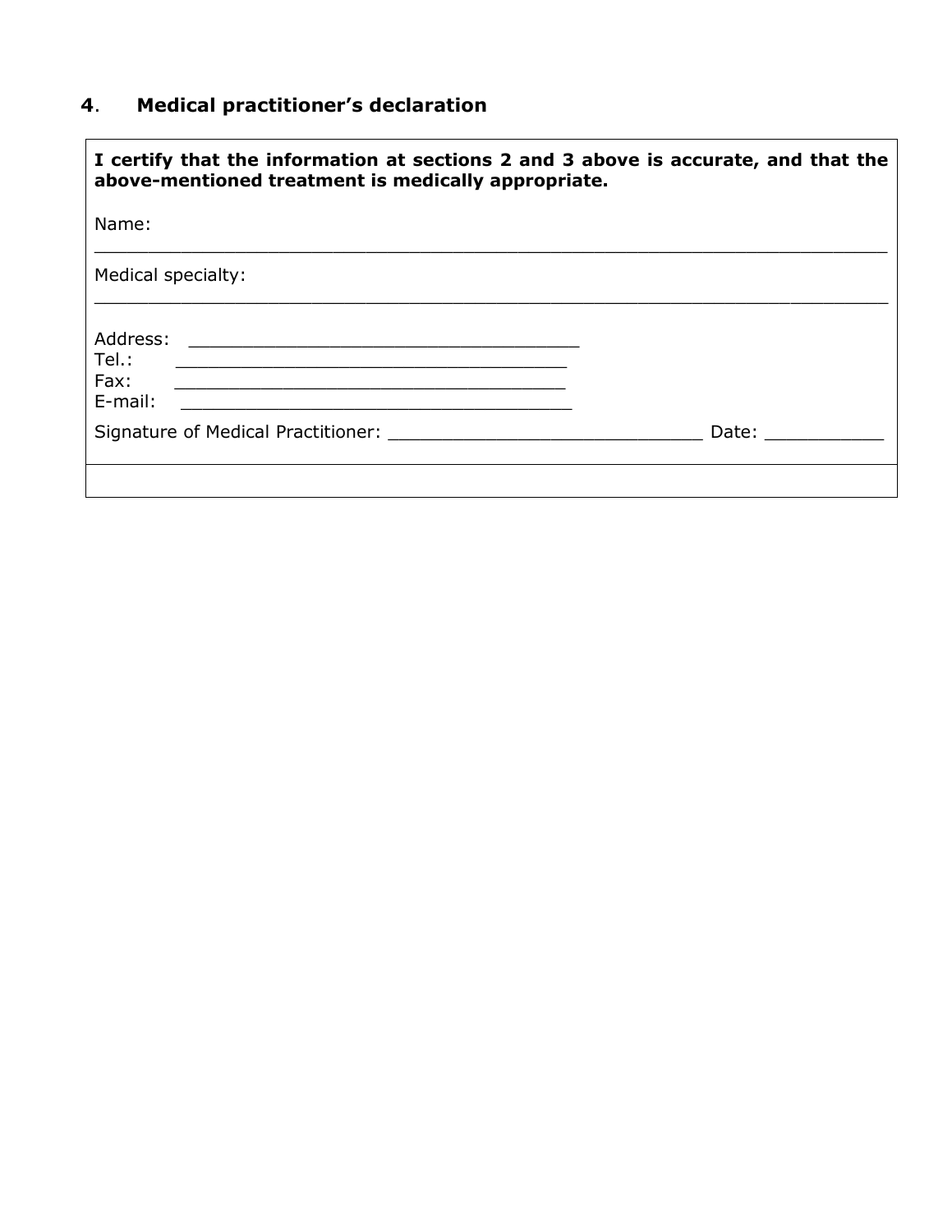## **5**. **Retroactive applications**

| Is this a retroactive application?             | Please indicate reason:                                                                            |  |
|------------------------------------------------|----------------------------------------------------------------------------------------------------|--|
|                                                | Emergency treatment or treatment of an acute medical                                               |  |
| Yes:                                           | condition was necessary $\Box$                                                                     |  |
| No:                                            | Due to other exceptional circumstances, there was<br>insufficient time or opportunity to submit an |  |
|                                                | application prior to sample collection $\Box$                                                      |  |
| If yes, on what date was treatment<br>started? | Advance application not required under applicable                                                  |  |
|                                                | rules $\Box$                                                                                       |  |
|                                                | Other $\square$                                                                                    |  |
|                                                | Please explain:                                                                                    |  |
|                                                |                                                                                                    |  |
|                                                |                                                                                                    |  |

# 6. **Previous applications**

| Have you submitted any previous TUE application(s)? | Yes $\Box$          |
|-----------------------------------------------------|---------------------|
| No $\square$<br>For which substance or method?      |                     |
| To whom?                                            | When?               |
| Decision:<br>Approved $\Box$                        | Not approved $\Box$ |